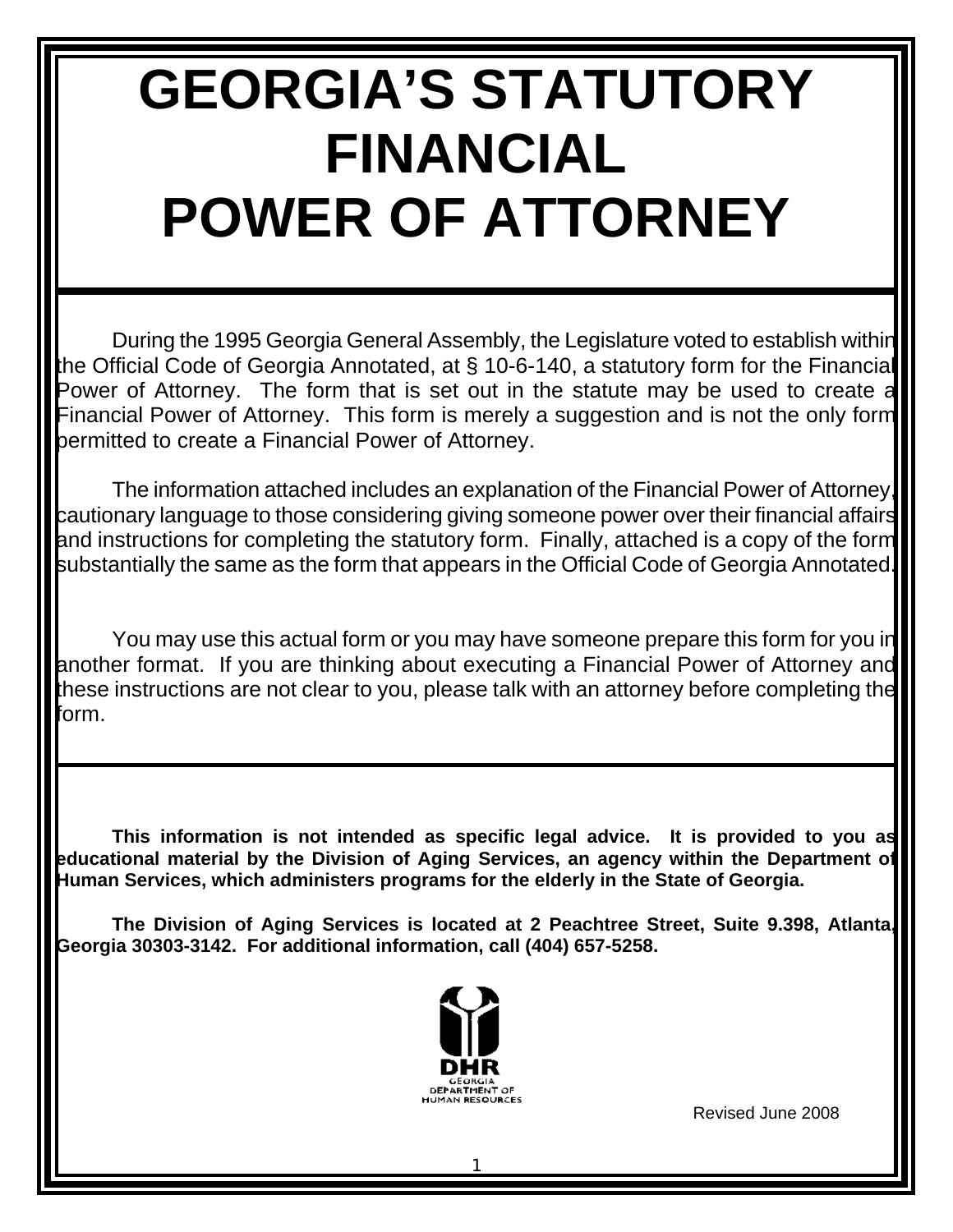# **EXPLANATION FOR PRINCIPALS**

# **WHAT IS A FINANCIAL POWER OF ATTORNEY?**

This document is a "Financial Power of Attorney." It allows us to name one or more persons to handle our financial or business affairs for us just as we would if we were handling them ourselves. Depending on our individual circumstances, we can give another person or persons all of our authority (power) or some of our authority (powers) to act on our behalf. This document does not give someone the power to make medical decisions or health care decisions for us.

#### **WHAT CAN OUR AGENT DO?**

The 'Agent' is the person we give power to handle our financial affairs.

We are the 'Principal'.

Our decision to use this document is a very important one and we should think about carefully and consider what financial decisions we want our Agent to make for us. With this document, we can give our Agent the right to make all financial decisions or only certain, limited decisions.

For example, we can allow our Agent to handle all of our financial affairs, including the power to sell, rent, or mortgage our home, pay our bills, cash or deposit checks, buy and sell our stock, investments, or personal items, or we can allow our Agent to handle only certain or specific financial affairs such as paying our monthly bills.

#### **DOES THIS MEAN WE GIVE ALL OUR POWERS AWAY?**

No. We can still handle our own financial affairs as long as we choose to or are able to; however, unless we limit our agent, he or she also has the legal authority to handle our affairs while we are handling our affairs.

We need to talk to our Agent often about what we want and what he or she is doing for us using the document. If our Agent is not following our instructions or doing what we want, we **can** and **should** cancel or revoke the document and end our Agent's power to act for us.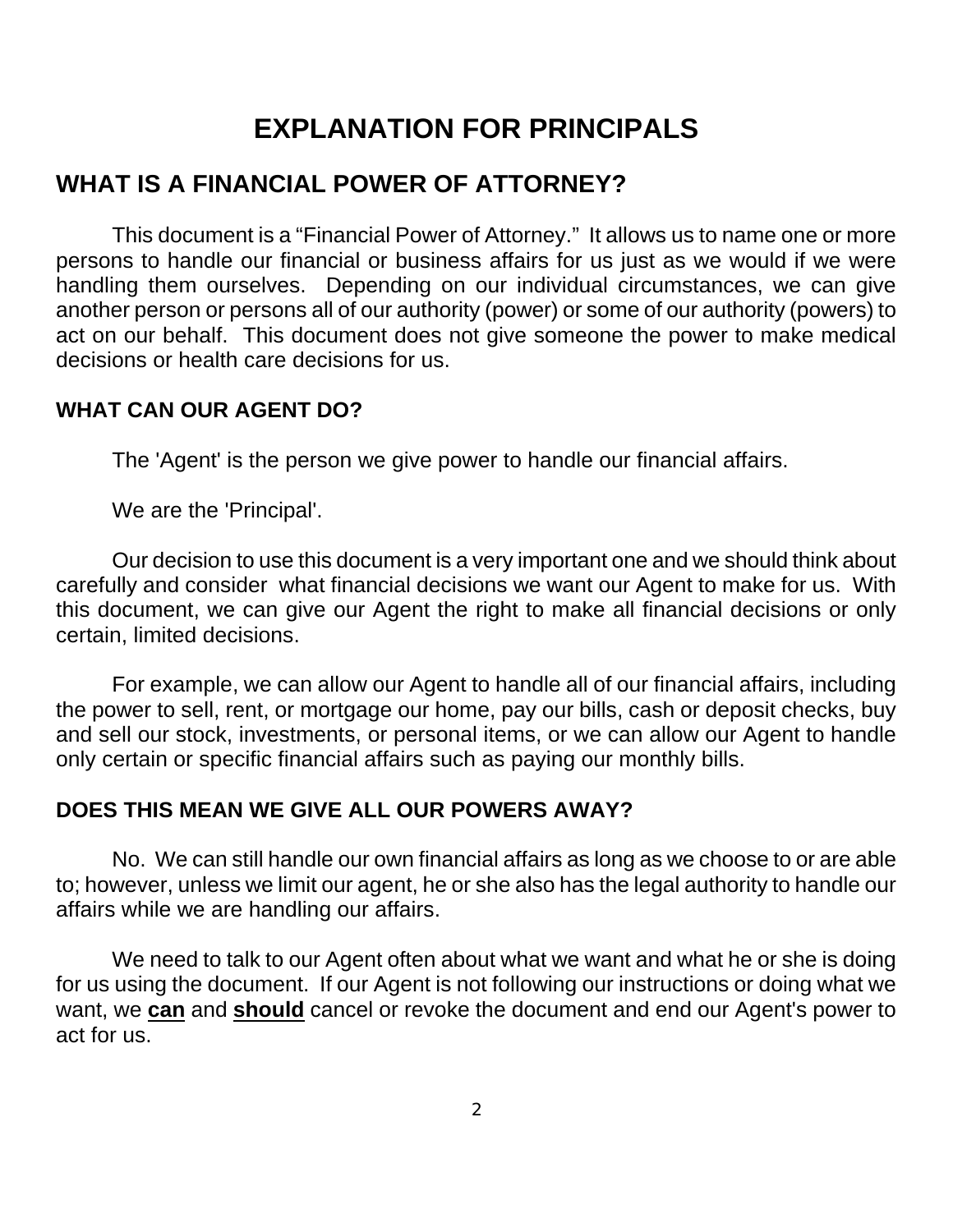#### **HOW DO WE REVOKE OUR FINANCIAL POWER OF ATTORNEY?**

We may revoke our financial power of attorney by writing a signed and dated revocation of power of attorney and giving it to our Agent. We should also give it to anyone who has been relying upon the financial power of attorney and dealing with our Agent, such as our bank and investment institutions.

Unless we notify all parties dealing with our Agent of our revocation, they may continue to deal with our Agent. We should contact a lawyer if our Agent continues to act after we have revoked the power of attorney.

#### **WHEN DOES OUR AGENT'S AUTHORITY END?**

As long as we are living, the financial power of attorney will remain in effect even if we become incapacitated or unable to communicate our wishes unless:

(1) A conservator is appointed for our property; or

(2) We include a date or specific occurrence when we want our document to be canceled.

However, upon our death or the death of our Agent or successor Agents, the document will be canceled and the Agent's power to act for us will end.

We can also include a date or a specific occurrence like our incapacity or illness as the time when we want our document to be canceled and our Agent's power to act for us to end.

#### **WHEN DO THE POWERS TAKE EFFECT?**

Depending on our circumstances, we may wish to specify an occurrence or a future date for the document to become effective. Unless we do so, the power of attorney becomes effective immediately.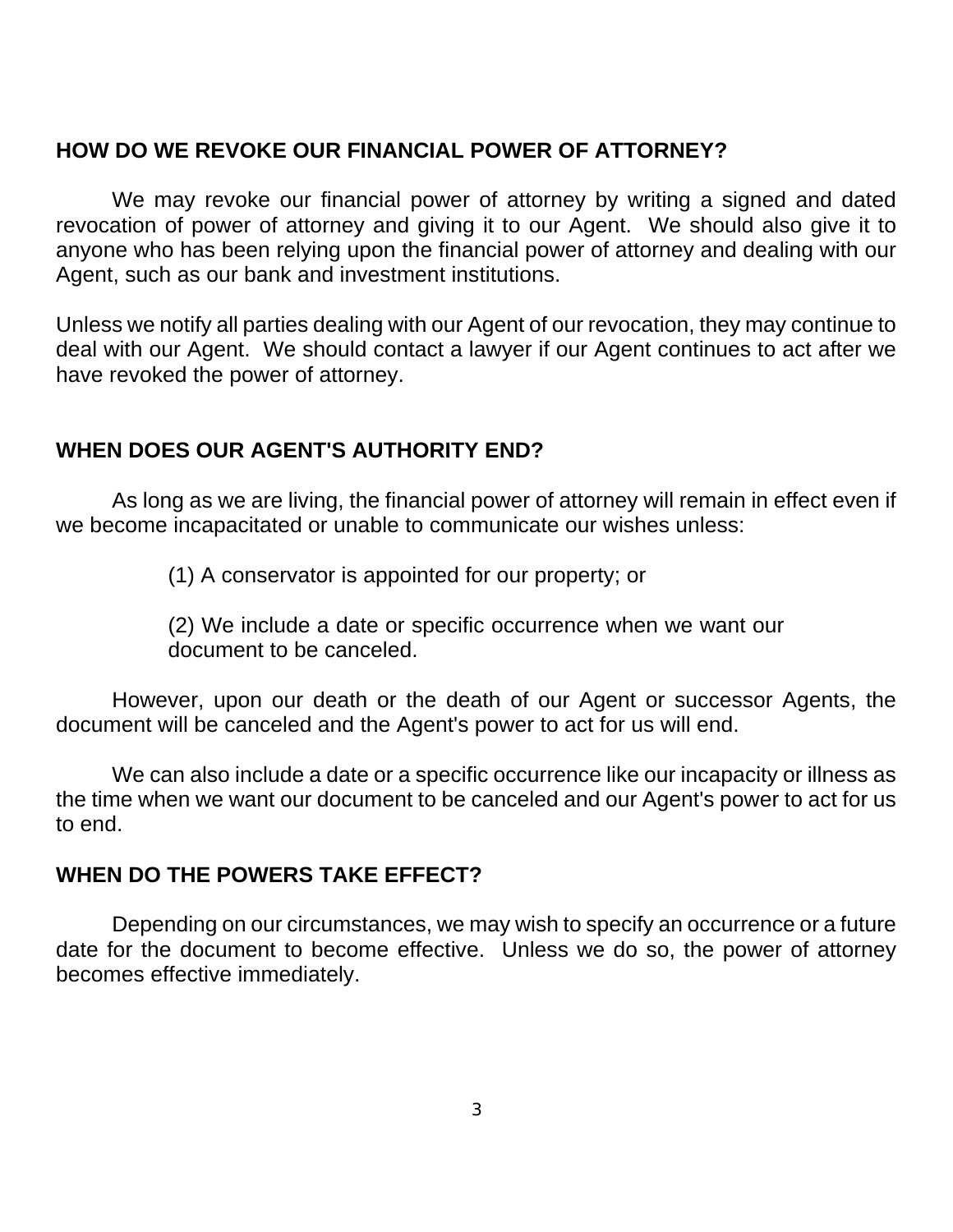# **MUST OUR AGENT DO THOSE THINGS WE AUTHORIZE?**

No. But if our Agent accepts this responsibility and agrees to act for us, he or she is required to sign and date the "Acceptance of Appointment" contained in the financial power of attorney form.

# **HOW DO WE COMPLETE THIS DOCUMENT?**

Both the Principal and the Agent should read the full document carefully before initialing or signing. The Principal and the Agent should fully understand what powers are being granted to the Agent and what restrictions, if any, exist.

We should read each paragraph carefully. If we decide to give our Agent the power described in the paragraph, we should initial our name at the end of the paragraph.

If we do not wish to give our Agent the power described in a paragraph, we can strike through and initial the paragraph or any line within a paragraph.

#### **HOW DO WE EXECUTE THE DOCUMENT?**

Two adult witnesses must watch us sign our name on the document. At least one witness cannot be the Principal's spouse or blood relative. After they witness us signing our name, the witnesses must sign their names.

This document does not need to be notarized unless real property (land with or without buildings on it) transactions such as leasing, selling, or mortgaging of property are authorized.

# **THIS DOCUMENT MUST REFLECT THE WISHES OF THE PRINCIPAL**

We **must not** let anyone pressure us into making a financial power of attorney, naming an Agent, or granting a power unless it is our choice.

If we do not understand any portion of this document, we should ask a lawyer to explain it to us.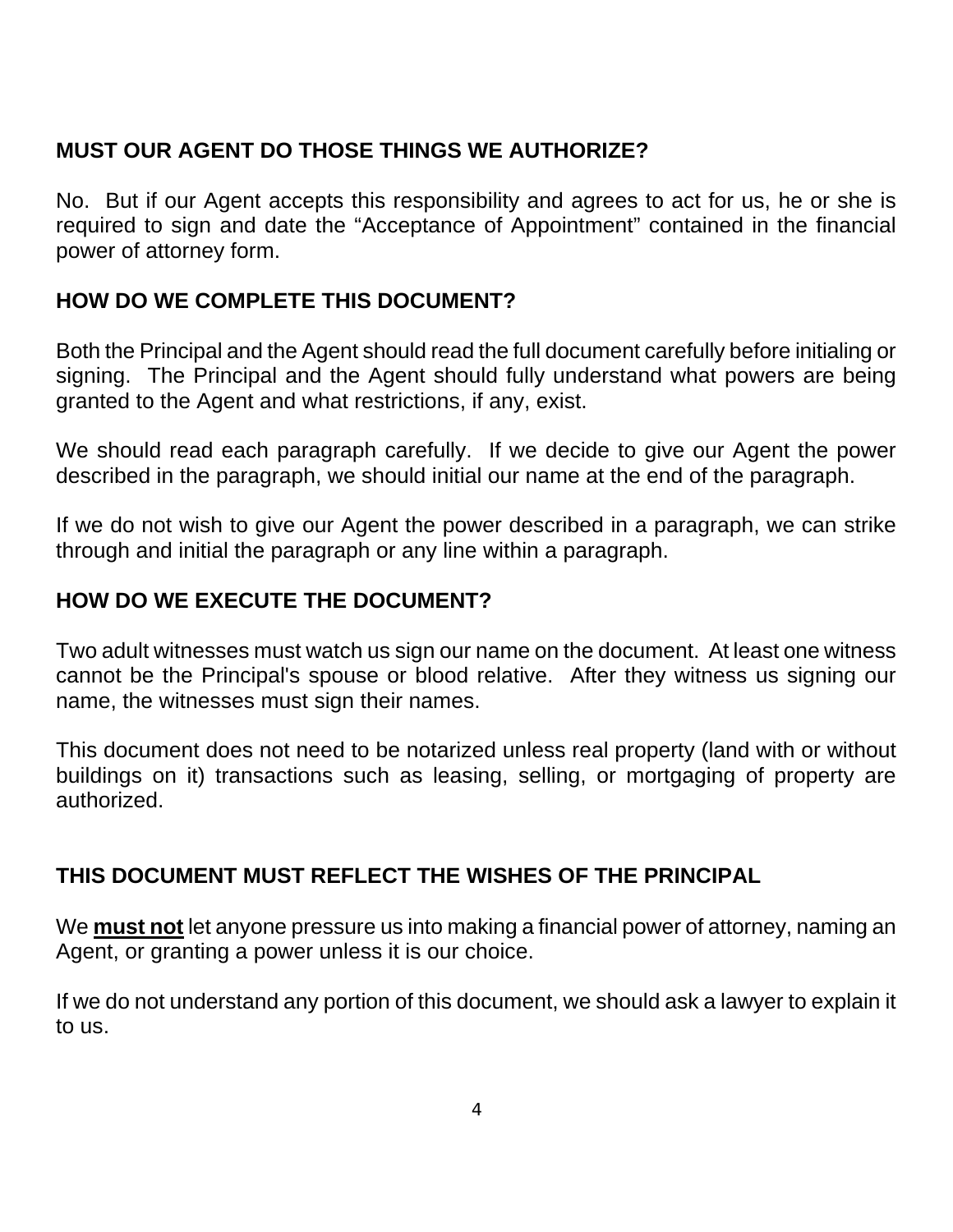# **SAMPLE STATUTORY FORM**

As described in the Official Code of Georgia Annotated § 10-6-140 et seq., The Georgia Statutory Form for Financial Power of Attorney shall be substantially as follows:

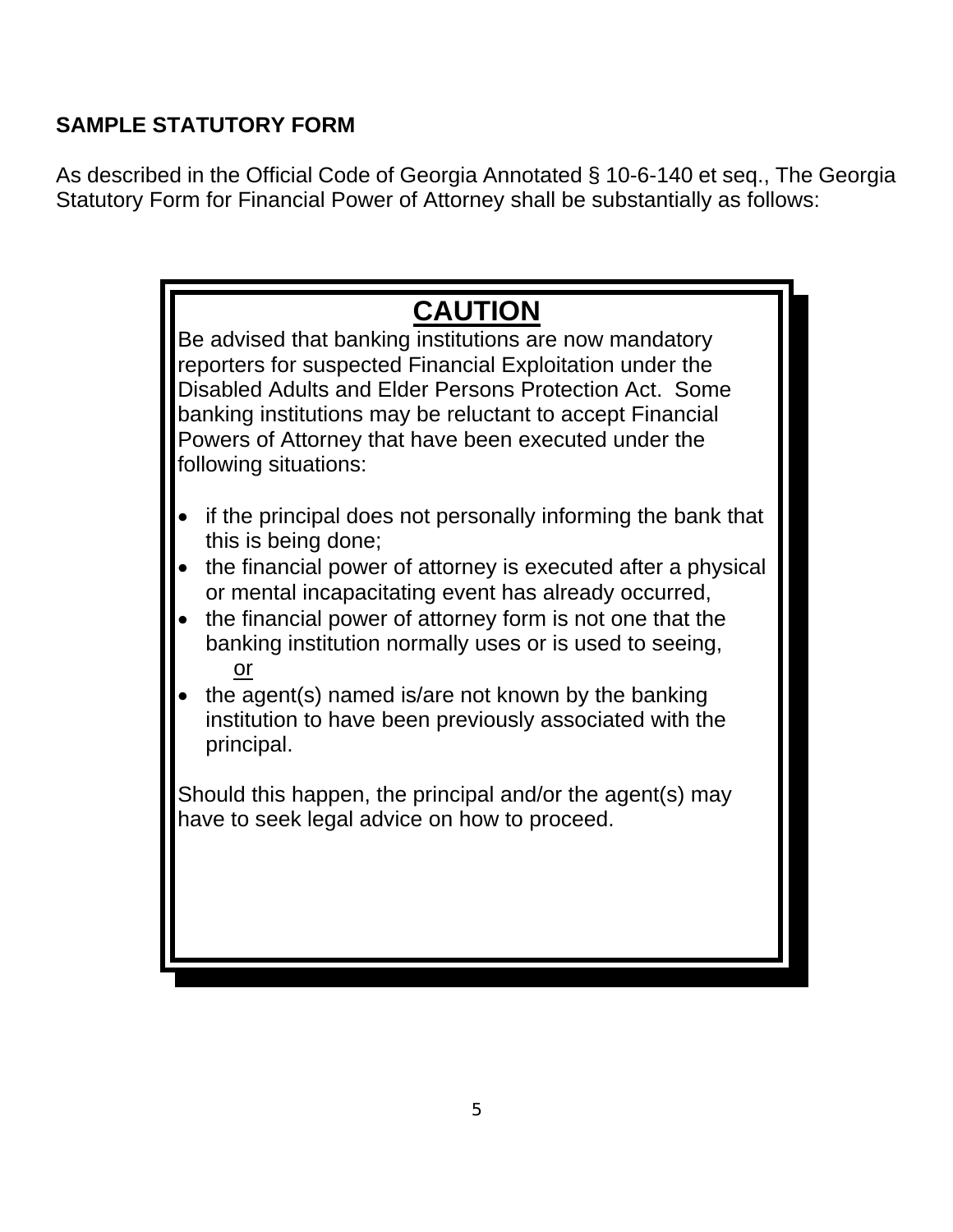#### **FINANCIAL POWER OF ATTORNEY**

| <b>County of</b>        |  |
|-------------------------|--|
| <b>State of Georgia</b> |  |

I, , (hereinafter 'Principal'), a resident of County, Georgia, do hereby constitute and appoint **constant and my true and** my true and lawful attorney-in-fact (hereinafter 'Agent') for me and give such person the power(s) specified below to act in my name, place, and stead in any way which I, myself, could do if I were personally present with respect to the following matters:

**(Directions: To give the Agent the powers described in paragraphs 1 through 13, place your initials on the blank line at the end of each paragraph. If you DO NOT want to give a power to the Agent, strike through the paragraph or a line within the paragraph and place your initials beside the stricken paragraph or stricken line. The powers described in any paragraph not initialed or which has been struck through will not be conveyed to the Agent. Both the Principal and the Agent must sign their full names at the end of the last paragraph.)** 

1. **Bank and Credit Union Transactions**: To make, receive, sign, endorse, execute, acknowledge, deliver and possess checks, drafts, bills of exchange, letters of credit, notes, stock certificates, withdrawal receipts and deposit instruments relating to accounts or deposits in, or certificates of deposit of banks, savings and loans, credit unions, or other institutions or associations.

2. **Payment Transactions**: To pay all sums of money, at any time or times, that may hereafter be owing by me upon any account, bill of exchange, check, draft, purchase, contract, note, or trade acceptance made, executed, endorsed, accepted, and delivered by me or for me in my name, by my Agent.

#### *Note:* **If you initial paragraph 3 or paragraph 4 which follow, a notarized signature will be required on behalf of the Principal.**

3. **Real Property Transactions**: To lease, sell, mortgage, purchase, exchange, and acquire, and to agree, bargain, and contract for the lease, sale, purchase, exchange, and acquisition of, and to accept, take, receive, and possess any interest in real property whatsoever, on such terms and conditions, and under such covenants, as my Agent shall deem proper; and to maintain, repair, tear down, alter, rebuild, improve manage, insure,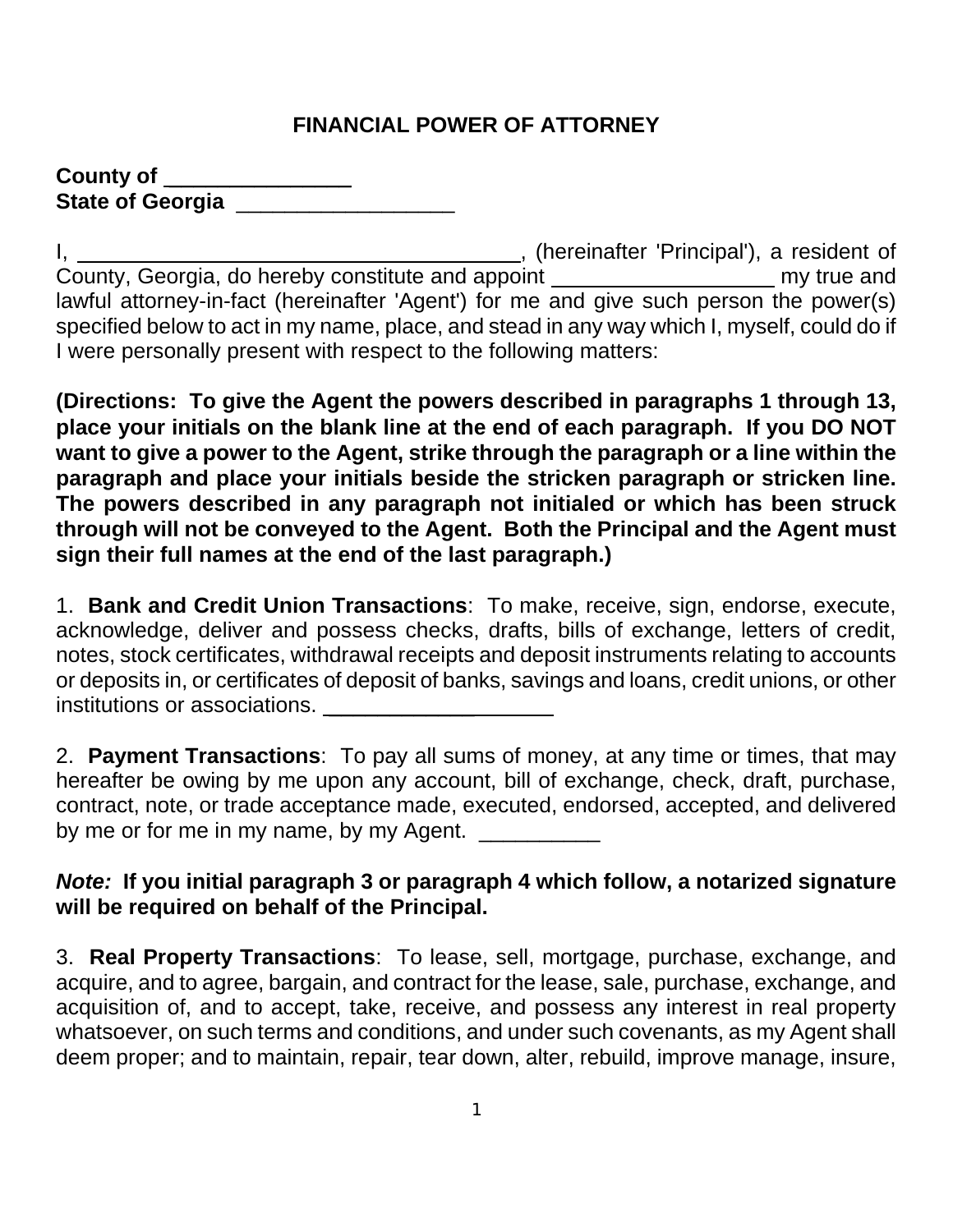move, rent, lease, sell, convey, subject to liens, mortgages, and security deeds, and in any way or manner deal with all or any part of any interest in real property whatsoever, including specifically, but without limitation, real property lying and being situated in the State of Georgia, under such terms and conditions, and under such covenants, as my Agent shall deem proper and may for all deferred payments accept purchase money notes payable to me and secured by mortgages or deeds to secure debt, and may from time to time collect and cancel any of said notes, mortgages, security interests, or deeds to secure debt.

4. **Personal Property Transactions**: To lease, sell, mortgage, purchase, exchange, and acquire, and to agree, bargain, and contract for the lease, sale, purchase, exchange, and acquisition of, and to accept, take, receive, and possess any personal property whatsoever, tangible or intangible, or interest thereto, on such terms and conditions, and under such covenants, as my Agent shall deem proper; and to maintain, repair, improve, manage, insure, rent, lease, sell, convey, subject to liens or mortgages, or to take any other security interests in said property which are recognized under the Uniform Commercial Code as adopted at that time under the laws of Georgia or any applicable state, or otherwise hypothecate (pledge), and in any way or manner deal with all or any part of any real or personal property whatsoever, tangible or intangible, or any interest therein, that I own at the time of execution or may thereafter acquire, under such terms and conditions, and under such covenants, as my Agent shall deem proper. \_\_\_\_\_\_\_

5. **Stock and Bond Transactions**: To purchase, sell, exchange, surrender, assign, redeem, vote at any meeting, or otherwise transfer any and all shares of stock, bonds, or other securities in any business, association, corporation, partnership, or other legal entity, whether private or public, now or hereafter belonging to me.

6. **Safe Deposits**: To have free access at any time or times to any safe deposit box or vault to which I might have access.

7. **Borrowing**: To borrow from time to time such sums of money as my Agent may deem proper and execute promissory notes, security deeds or agreements, financing statements, or other security instruments in such form as the lender may request and renew said notes and security instruments from time to time in whole or in part. \_\_\_\_\_\_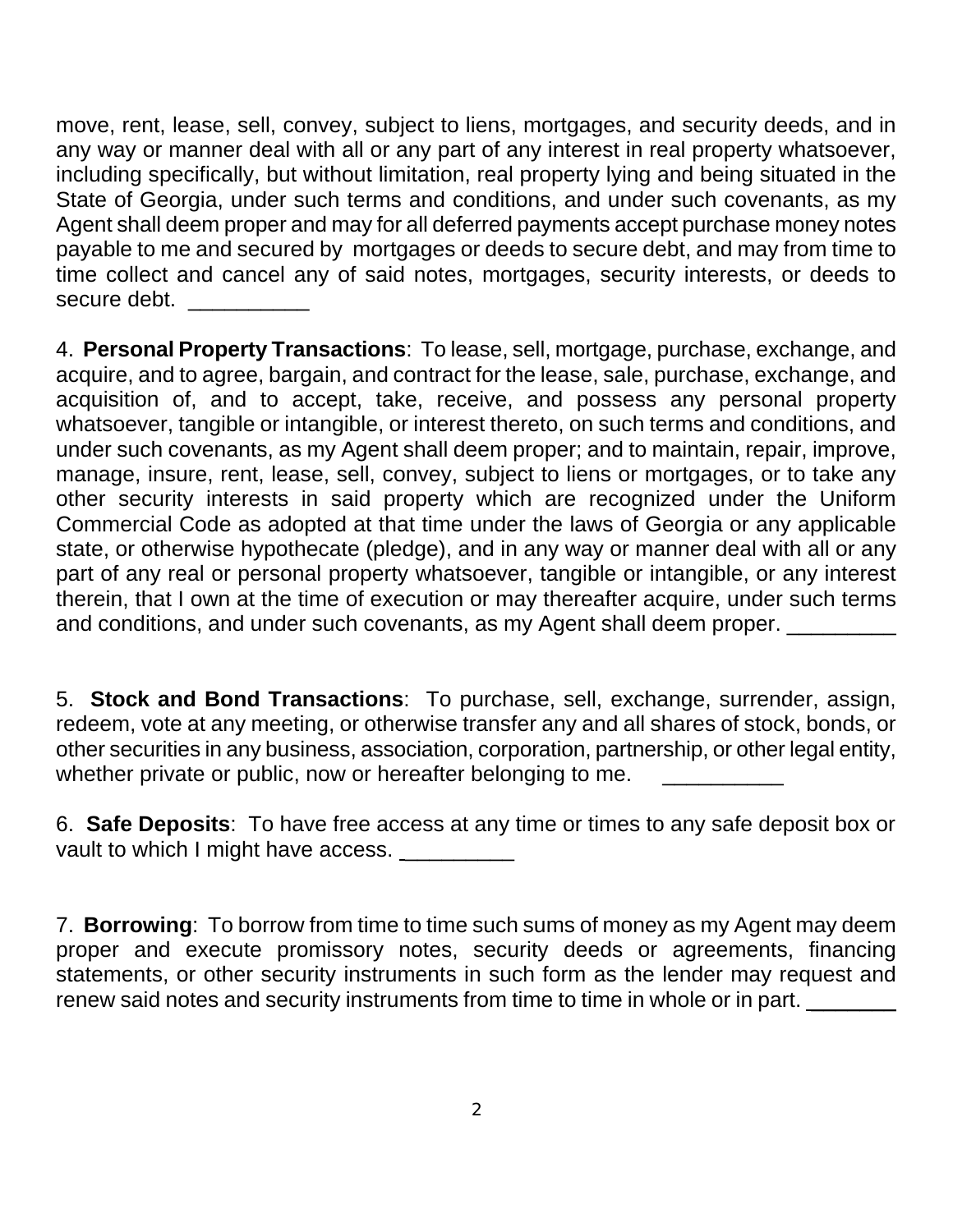8. **Business Operating Transactions**: To conduct, engage in, and otherwise transact the affairs of any and all lawful business ventures of whatever nature or kind that I may now or hereafter be involved in.

9. **Insurance Transactions**: To exercise or perform any act, power, duty, right, or obligation, in regard to any contract of life, accident, health, disability, liability, or other type of insurance or any combination of insurance; and to procure new or additional contracts of insurance for me and to designate the beneficiary of same; provided, however, that my Agent cannot designate himself or herself as beneficiary of any such insurance contracts.

\_\_\_\_\_\_\_\_\_\_\_

10. **Disputes and Proceedings**: To commence, prosecute, discontinue, or defend all actions or other legal proceedings touching my property, real or personal, or any part thereof, or touching any matter in which I or my property, real or personal, may be in any way concerned. To defend, settle, adjust, make allowances, compound, submit to arbitration, and compromise all accounts, reckonings, claims, and demands whatsoever that now are, or hereafter shall be, pending between me and any person, firm, corporation, or other legal entity, in such manner and in all respects as my Agent shall deem proper.

11. **Hiring Representative**: To hire accountants, attorneys at law, consultants, clerks, physicians, nurses, agents, servants, workmen, and others and to remove them, and to appoint others in their place, and to pay and allow the persons so employed such salaries, wages, or other remunerations, as my Agent shall deem proper.

12. **Tax, Social Security, and Unemployment**: To prepare, to make elections, to execute and to file all tax, social security, unemployment insurance, and informational returns required by the laws of the United States, or of any state or subdivision thereof, or of any foreign government; to prepare, to execute, and to file all other papers and instruments which the Agent shall think to be desirable or necessary for safeguarding of me against excess or illegal taxation or against penalties imposed for claimed violation of any law or other governmental regulation; and to pay, to compromise, or to contest or to apply for refunds in connection with any taxes or assessments for which I am or may be  $l$ iable.  $\Box$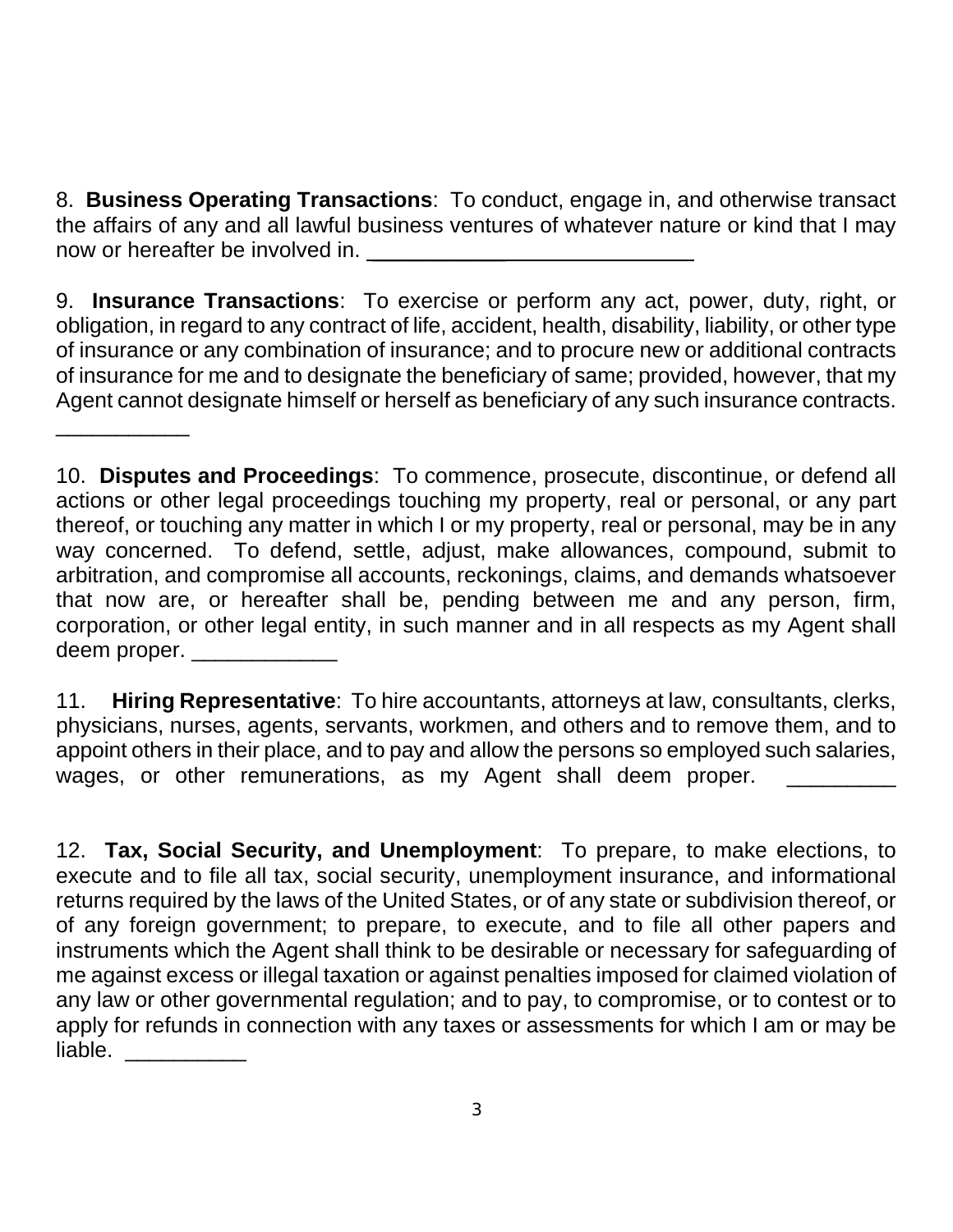13. **Broad Powers**: Without, in any way, limiting the foregoing, generally to do, execute, and perform any other act, deed, matter, or thing whatsoever, that should be done, executed, or performed, including, but not limited to the establishment of any Trusts for my interests and the appointment of a Trustee and including, but not limited to, powers conferred by Code Section 53-12-232 of the Official Code of Georgia Annotated, or that in the opinion of my Agent, should be done, executed, or performed, for my benefit or the benefit of my property, real or personal, and in my name of every nature and kind whatsoever, as fully and effectually as I could do if personally present.

14. **Effective Date**: This document will become effective upon the date of the Principal's signature unless the Principal indicates that it should become effective at a later date by completing the following, which is optional.

The powers conveyed in this document shall not become effective until the following time or upon the occurrence of the following event or contingency:

**Note: The Principal may choose to designate one or more persons to determine conclusively that the above-specified event or contingency has occurred. Such person or persons must make a written declaration under penalty of false swearing that such event or contingency has occurred in order to make this document effective. Completion of this provision is optional.** 

The following person or persons are designated to determine conclusively that the abovespecified event or contingency has occurred:

Signed:

Principal

Agent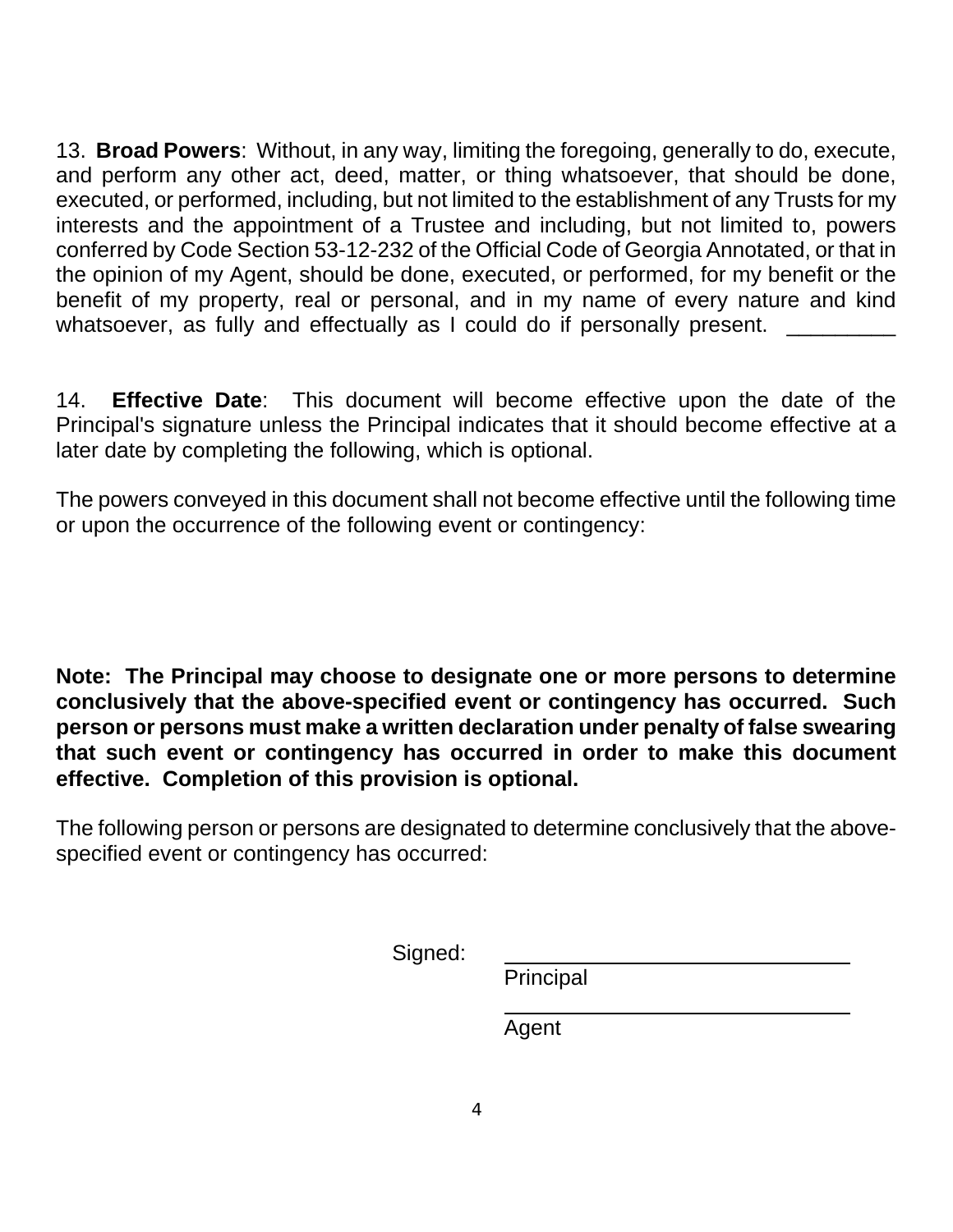# **PROVISION FOR A SUCCESSOR AGENT**

Should at any point in time, the person named as my Agent become incapacitated and unable to serve as my Agent, I name as successor Agent to fulfill all duties named herein, \_\_\_\_\_\_\_\_\_\_\_\_\_\_\_\_\_\_\_\_\_\_\_\_\_\_\_\_\_\_\_\_\_\_\_\_\_\_\_\_\_\_ of \_\_\_\_\_\_\_\_\_\_\_\_\_\_\_\_\_\_\_\_\_\_\_\_\_\_,

County the count of the country of the country of the country of the country of the country of the country of the country of the country of the country of the country of the country of the country of the country of the cou

It is my desire and intention that this power of attorney shall not be affected by my subsequent disability, incapacity, or mental incompetence. However, I understand that it shall be revoked and the Agent's power canceled in the event a conservator is appointed for my property. As long as no such conservator is appointed, any and all acts done by the Agent pursuant to the powers conveyed herein during any period of my disability or incapacity or mental incompetence shall have the same force and effect as if I were not disabled, incapacitated, or mentally incompetent.

I may, at any time, revoke this power of attorney and it shall be canceled by my death. Otherwise, unless a conservator is appointed for my property, this power of attorney shall be deemed to be in full force and effect as to all persons, institutions, and organizations which shall act in reliance thereon prior to the receipt of written revocation thereof signed by me and prior to my death.

I do hereby ratify and confirm all acts whatsoever which my Agent shall do, or cause to be done, in or about the premises, by virtue of this power of attorney.

All parties dealing in good faith with my Agent may fully rely upon the power of and authority of my Agent to act for me on my behalf and in my name, and may accept and rely on agreements and other instruments entered into or executed by the agent pursuant to this power of attorney.

This instrument shall not be effective as a grant of powers to my Agent until my Agent has executed the Acceptance of Appointment appearing at the end of this instrument. This instrument shall remain effective until revocation by me or my death, whichever occurs first.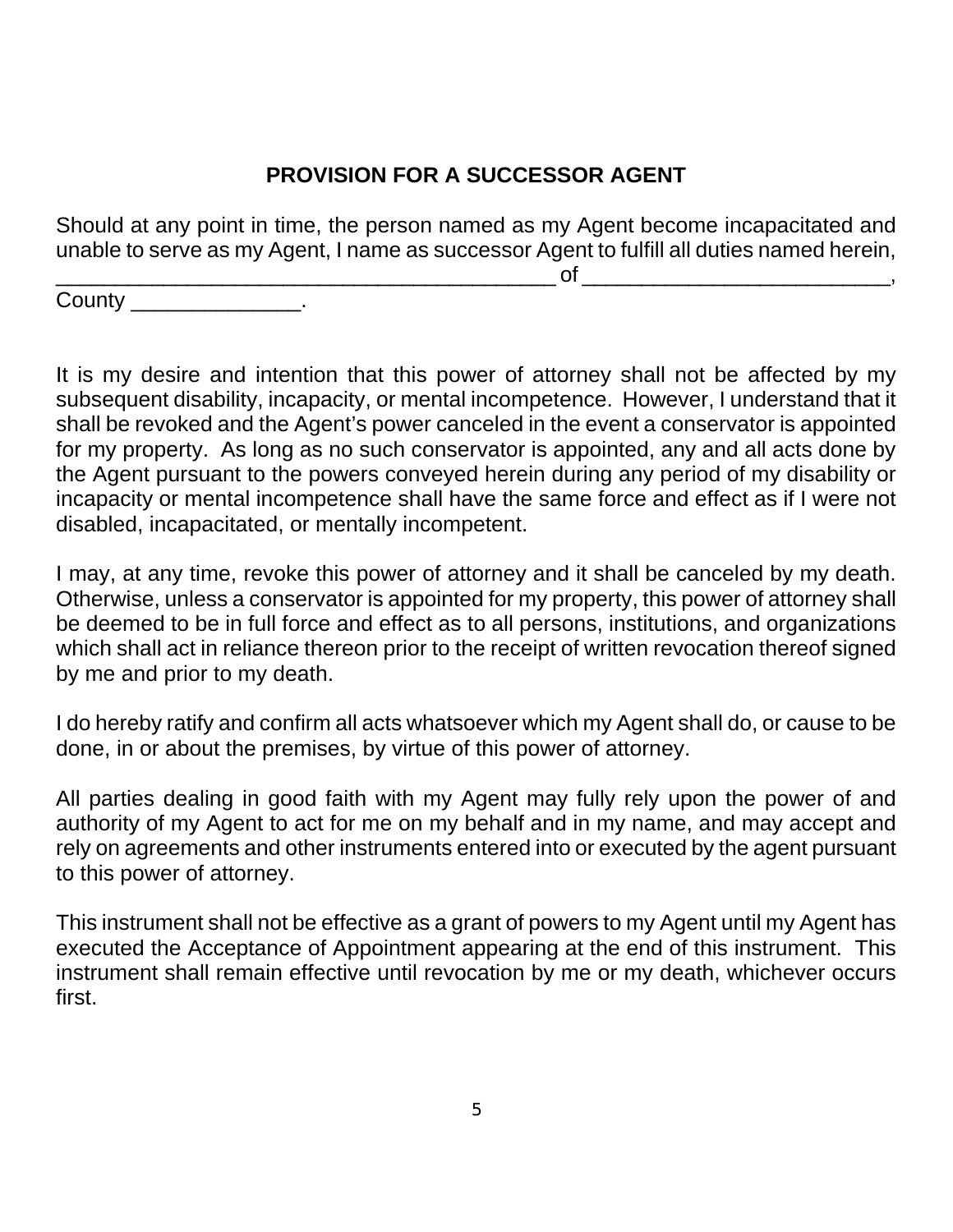**Compensation of Agent**. (Directions: Initial the line following your choice.)

- 1. My Agent shall receive no compensation for services rendered.
- 2. My Agent shall receive reasonable compensation for services rendered.
- 3. My Agent shall receive \$\_\_\_\_\_ for services rendered.

**IN WITNESS WHEREOF, I** have hereunto set my hand and seal on this day of

 , . (Month) (Year)

Principal

\_\_\_\_\_\_\_\_\_\_\_\_\_\_\_\_\_\_\_\_\_\_\_\_\_\_\_\_\_\_\_\_\_ WITNESSES:

 \_\_\_\_ \_\_\_ Signature and Address

\_\_\_\_

 $\_$ Signature and Address

**NOTE: A notarized signature is not required unless you have initialed paragraph 3 or 4 regarding property transactions.**

I, , a Notary Public, do hereby certify that personally appeared before me this date and acknowledged the due execution of the foregoing Power of Attorney.

Notary Public

\_\_\_\_\_\_\_\_\_\_\_\_\_\_\_\_\_\_\_\_\_\_\_\_\_\_\_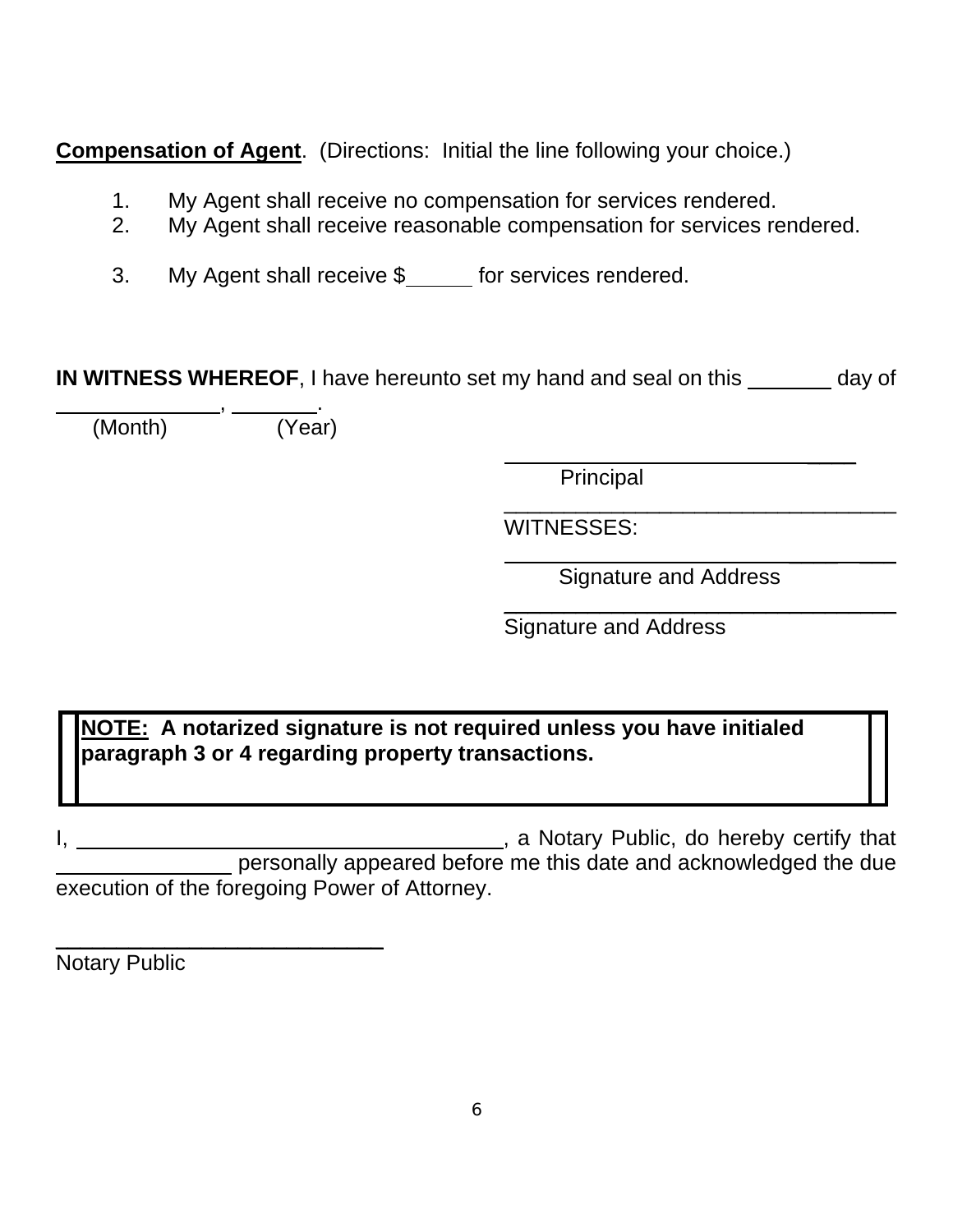| <b>County of</b>        |  |
|-------------------------|--|
| <b>State of Georgia</b> |  |

# **ACCEPTANCE OF APPOINTMENT**

I, (print name), have read the foregoing Power of Attorney and am the person identified therein as Agent for (name of grantor of power of attorney), the Principal named therein. I hereby acknowledge the following:

I owe a duty of loyalty and good faith to the Principal, and must use the powers granted to me only for the benefit of the Principal.

I must keep the Principal's funds and other assets titled in the name of the Principal and separate and apart from my funds and other assets. I must not transfer title to any of the Principal's funds or other assets into my name alone. My name must not be added to the title of any funds or other assets of the Principal, unless I am specifically designated as Agent for the Principal in the title.

I must protect and conserve, and exercise prudence and caution in my dealings with, the Principal's funds and other assets.

I must keep a full and accurate record of my acts, receipts, and disbursements on behalf of the Principal, and be ready to account to the Principal for such acts, receipts, and disbursements at all times. I must provide an annual accounting to the Principal of my acts, receipts, and disbursements, and must furnish an accounting of such acts, receipts, and disbursements to the personal representative of the Principal's estate within 90 days after the date of death of the Principal.

I have read the **Compensation of Agent** paragraph in the Power of Attorney and agree to abide by it.

I acknowledge that my authority to act on behalf of the Principal ceases at the death of the Principal.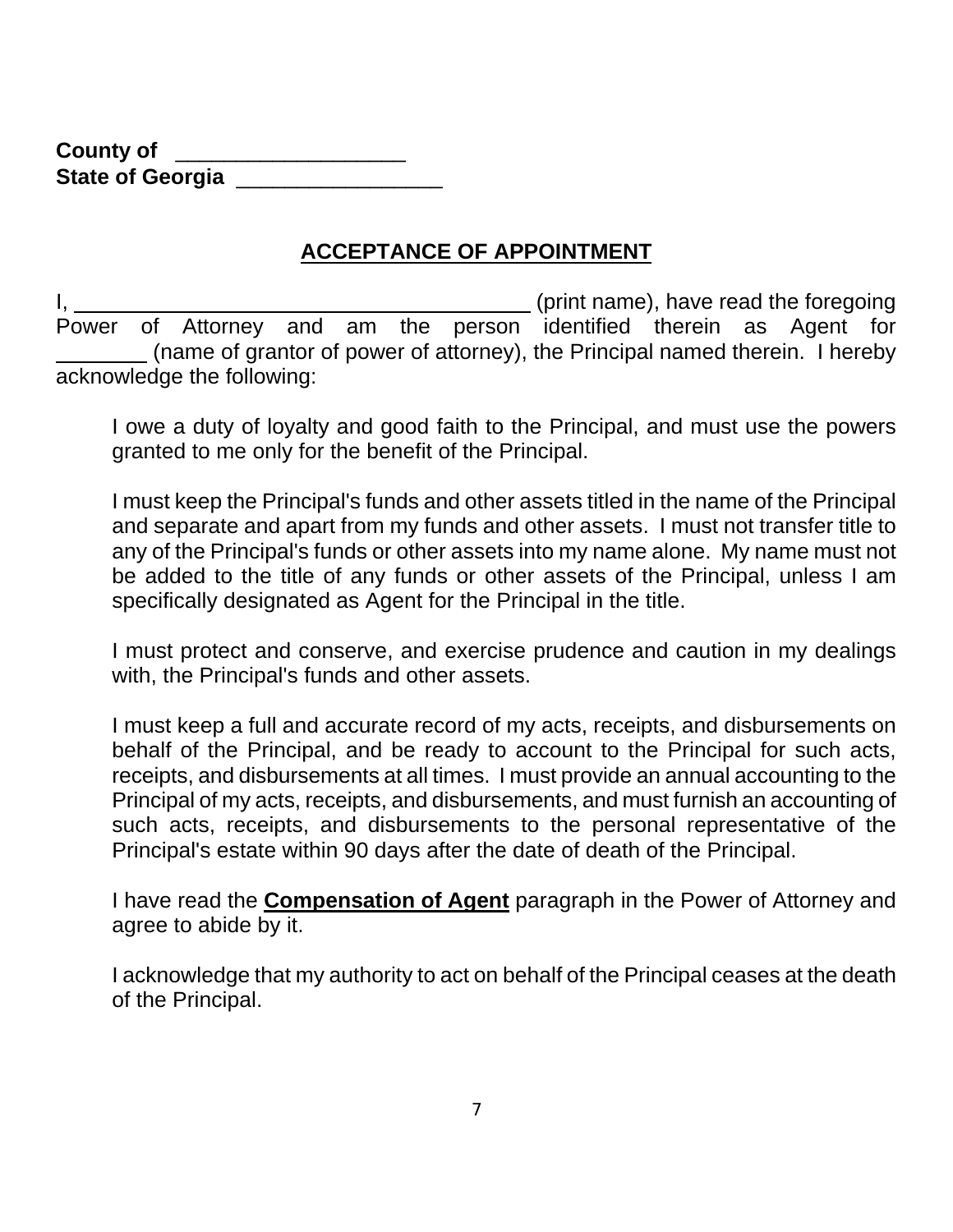I hereby accept the foregoing appointment as Agent for the Principal with full knowledge of the responsibilities imposed on me, and I will faithfully carry out my duties to the best of my ability.

| <b>This</b> | day of |  |
|-------------|--------|--|
| Signature   |        |  |
| (Address)   |        |  |

# **Note: A notarized signature is not required unless the Principal initialed paragraph 3 or paragraph 4 regarding property transactions.**

I, , a Notary Public, do hereby certify that personally appeared before me this date and acknowledge the due execution of the foregoing Acceptance of Appointment.

Notary Public

 $\overline{a}$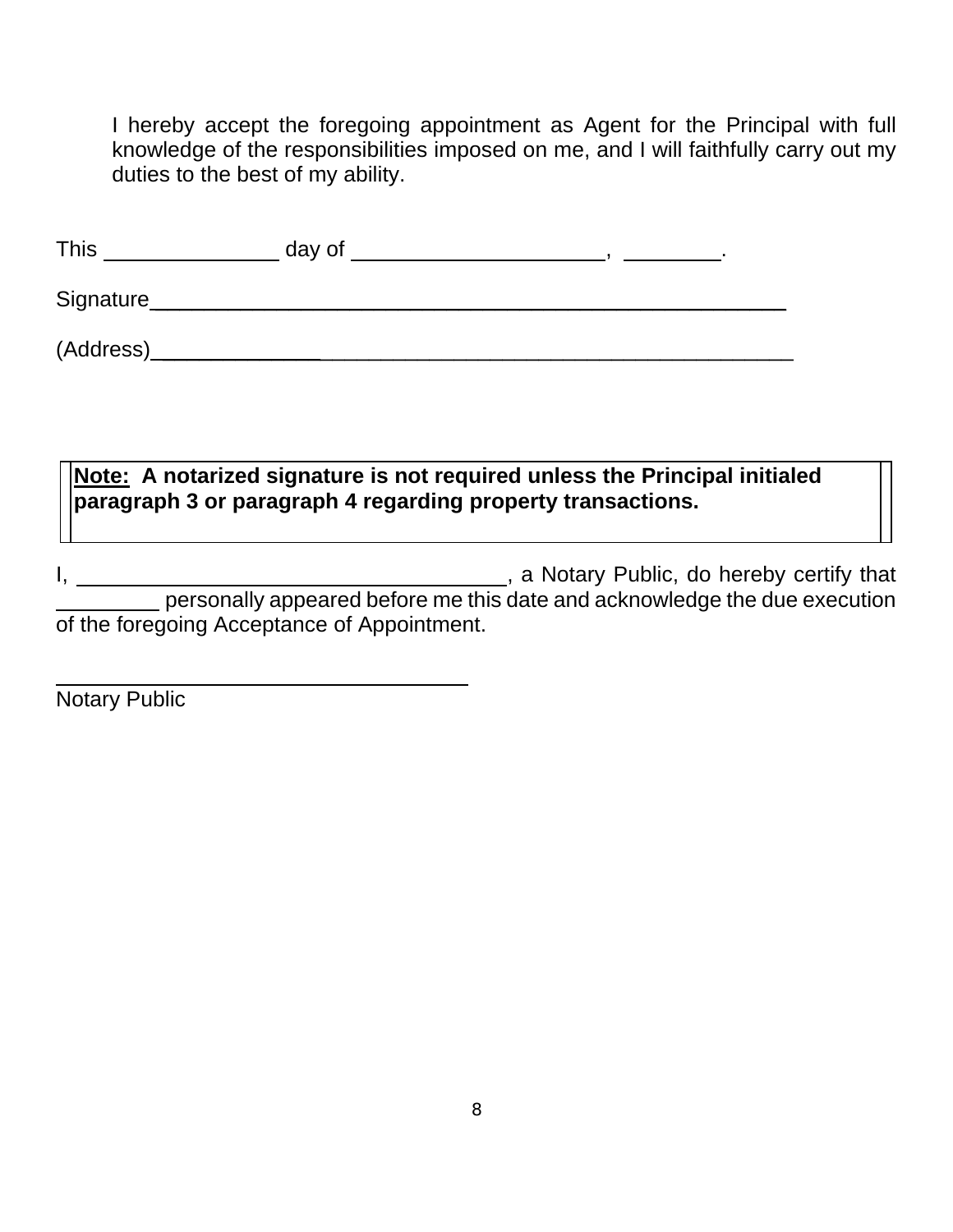| <b>County of</b>        |  |
|-------------------------|--|
| <b>State of Georgia</b> |  |

#### **ACCEPTANCE OF APPOINTMENT OF SUCCESSOR AGENT**

(print name), have read the foregoing Power of Attorney and am the person identified therein as SUCCESSOR Agent for (name of grantor of power of attorney), the Principal named therein. I hereby acknowledge the following:

I owe a duty of loyalty and good faith to the Principal, and must use the powers granted to me only for the benefit of the Principal.

I must keep the Principal's funds and other assets titled in the name of the Principal and separate and apart from my funds and other assets. I must not transfer title to any of the Principal's funds or other assets into my name alone. My name must not be added to the title of any funds or other assets of the Principal, unless I am specifically designated as Successor Agent for the Principal in the title.

I must protect and conserve, and exercise prudence and caution in my dealings with, the Principal's funds and other assets.

I must keep a full and accurate record of my acts, receipts, and disbursements on behalf of the Principal, and be ready to account to the Principal for such acts, receipts, and disbursements at all times. I must provide an annual accounting to the Principal of my acts, receipts, and disbursements, and must furnish an accounting of such acts, receipts, and disbursements to the personal representative of the Principal's estate within 90 days after the date of death of the Principal.

I have read the **Compensation of Successor Agent** paragraph in the Power of Attorney and agree to abide by it.

I acknowledge that my authority to act on behalf of the Principal ceases at the death of the Principal.

9